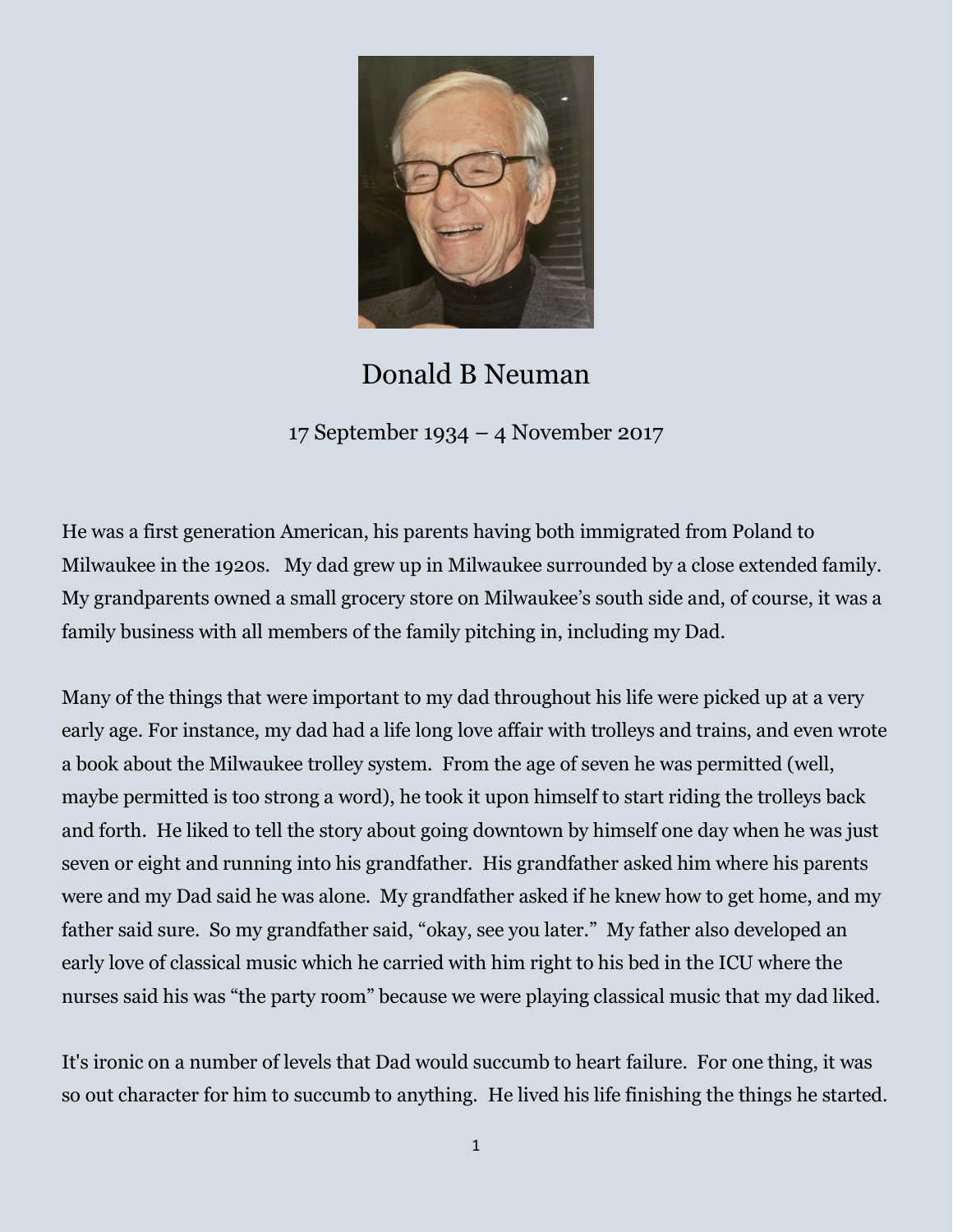He was never a quitter. When my Dad was in his last few years of high school, my Grandfather's business failed from a combination of new competition from chain grocery stores and an employee who embezzled money from the business. As a result, as my dad got ready to go to college, he had to work, save, and live at home for the first two years, only to head to UW-Madison to join his friends during his Junior year. Even then he had to work odd jobs pay for his tuition and room and board. He went back to school at the age of 30 to get his Masters Degree

and PhD despite having three children to support, and a fourth soon on the way. He worked as a Professor in the School of Education for almost thirty years for one University, a commitment that it is extremely rare these days. He was steadfast in his love and caring for his parents; attending faithfully to their needs as they aged. And he found success even in retirement through his many volunteer activities.

But of course the flip side of being unfaltering is being stubborn. And my Dad could be stubborn. He refused to purchase anything unless he felt he was getting a good deal. I can recall going car shopping with him one day when he was interested in purchasing a Pontiac Sunbird. We went to the dealership and my dad started negotiating with salesman. Back and forth they went making offers and counteroffers until they were just \$50 apart. But the salesman refused to come down any further, so my father got us up and we walked out of the dealership, never to return. When it happened I remember being incredulous that he could walk away over \$50. But that was my dad, he refused to make any sort of deal that didn't feel right to him.

The other thing that I find so ironic about my Dad's passing is that it was his heart that gave out because my dad had a huge heart. In the 1970s, as Jews were just starting to be allowed to leave the Soviet Union, my parents volunteered to be champions for several Russian families that were new to Milwaukee and the United States. There was nothing in it for them except to be kind to strangers who needed their help. And my Dad's big heart also had room for anyone new to our family, whether it was a new daughter in law or the friends and significant others of his grandchildren. Indeed, one of the things that has been so touching about the tributes to my dad is to hear the newest members of family, the spouses and significant others of his grandchildren, speak so glowingly abut the way my dad welcomed them into the family.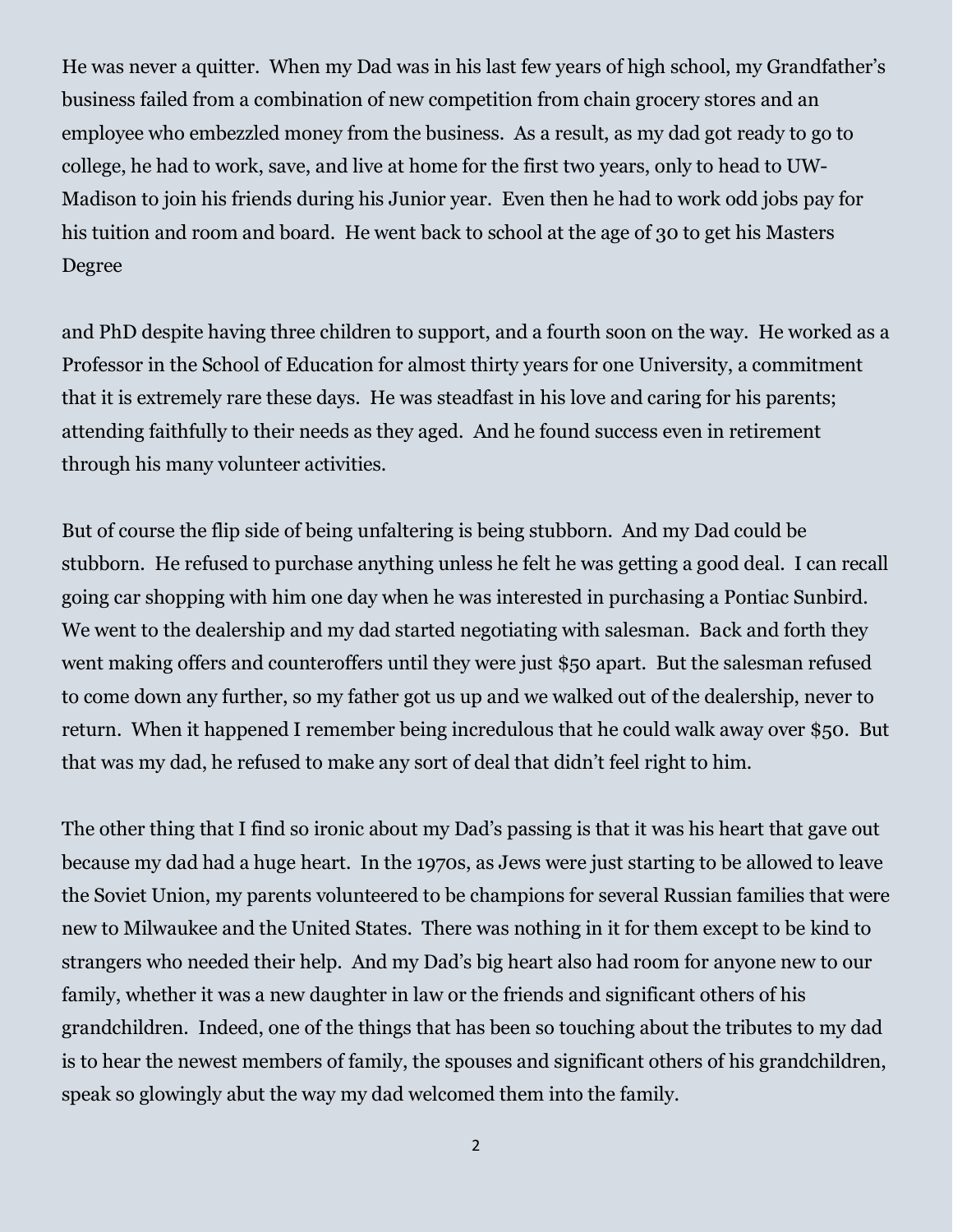My Dad had many qualities that even those close to him might not know about because of his humility. He was a good athlete, ran track in high school and even in his forties could outrun any of his kids. He also had an incredible memory. He knew the composer of virtually any classical music piece, and could bring it to mind so quickly that he won a name that tune contest on our local classical music station about once a month. He would have won it more often but the rules said you could only win once a month. Ironically, my father taught us to question everything, so we regularly threw the BS flag on my Dad's stories; but much more often than not, his memory turned out to be right.

My dad also taught himself calligraphy and drawing and entertained his grandchildren with his elaborate drawings. He could draw an incredibly straight line freehand - if I gave you a straightedge and had my Dad do a line free hand, I would be willing to bet this his line would be straighter.

And perhaps the straight line is a good metaphor for my Dad's life. He lived without pretense; he knew where he came from and never lost his sense of gratitude for where life had taken him. He was the most moral person I've ever met. If he was given the wrong change at a store he returned it; if he was undercharged for a product, he pointed it out. And he was forever loyal most of his friends were people he had known for thirty or more years, and he remained extremely close with his childhood best friends until the end.

But to say that my Dad kept to the straight and narrow is not to say he was boring. He certainly had political views that he was unafraid to express. He was not a religious man, but he had a deep spirituality. He was a huge fan of Wisconsin sports teams, although his fatalistic approach to watching sports sometimes made it hard to be with him (and yes, I know, that trait is apparently passed down through the Y chromosome directly to the third child).

Professionally, he was ahead of his time. Before it became popular to think this way, he was dead set against rote learning in the classroom. He believed in providing opportunities for creative thinking and encouraged teachers to understand that every child has a different way of learning, and that to figure out that child's preferred method, teachers needed to understand the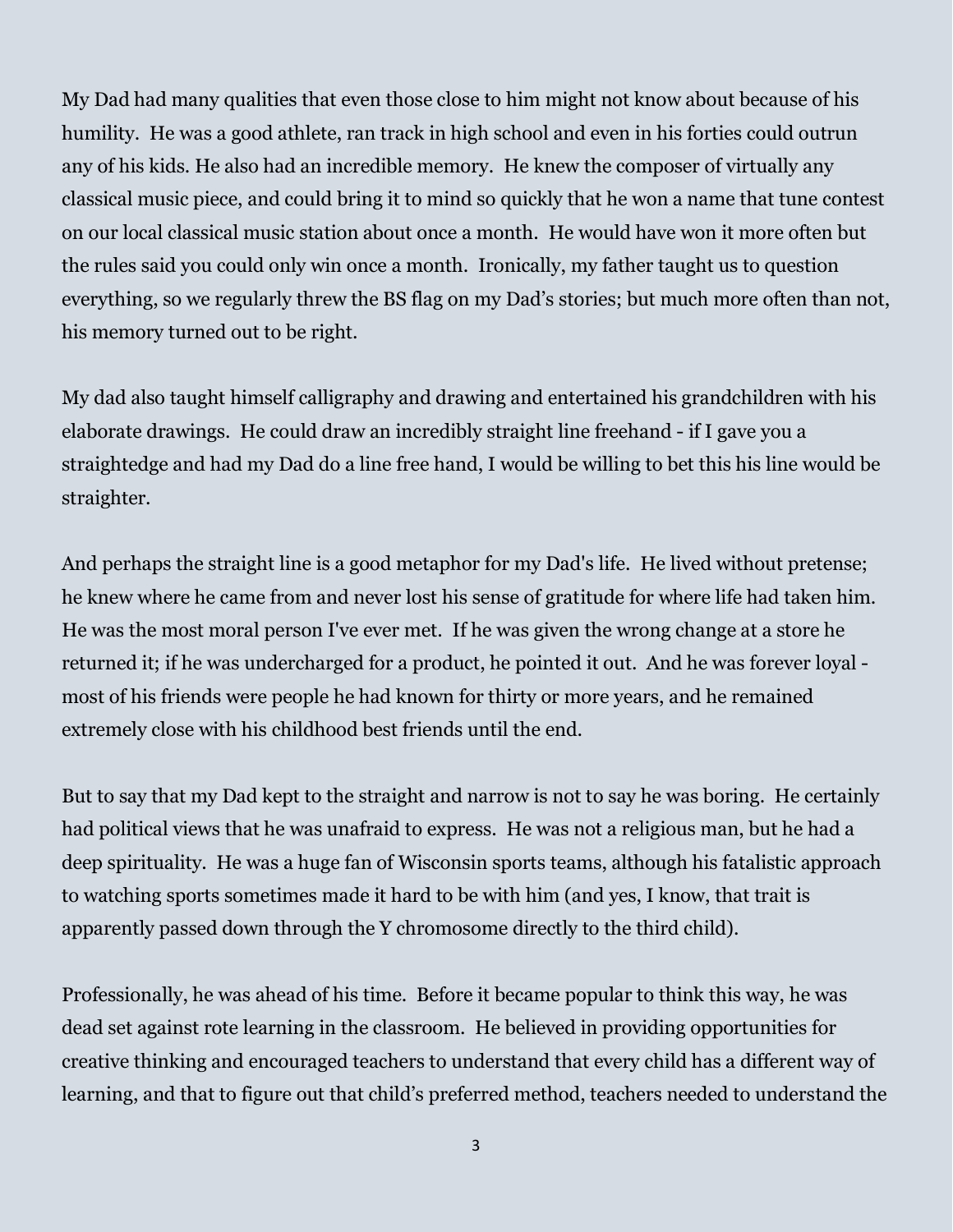whole child. He was also not a big fan of grades, and we used to laugh about what an easy grader he was - indeed, it would have been hard to earn less than a B- in my father's class if you showed up once in a while and had a pulse.

But of all his qualities, the one that stands it out is his devotion and love for his family. If only the Olympics had a competition for kvelling; my father would be a have multiple Gold Medals.

I'm sure all of you have occasionally thought, as I have, about why it is that we wait until composing a eulogy to talk about all the wonderful things we admire in the people we love. That was not an issue for my Dad. He constantly praised his children and grandchildren and spoke about their qualities.

My dad thought about, and talked about, how lucky he was, and he encouraged us to think the same way. I recall having a conversation with my father when I was in high school in which he asked me to think about the chances of any of us being here. Our parents had to have met, and their parents had to have met and so on. And even then he told me that there are billions of sperm and multiple eggs so you have to get just the right combination (and yes, at this point I was thinking, Dad, gross, why are you telling me this). But he went on and said that once you make it through that labyrinth, you have to get lucky with the family into which you enter. And, more than anything else, you have to have the good fortune to find your better half somewhere along the way.

My Dad left no doubt that he felt he had won the lottery of life. You know how the Powerball lottery works. You need to get all five numbers right. And he had that - he was born into a family with loving, hardworking, moral parents, and an adoring sister. He basked in the warmth of a close, extended family. He had friends and intelligence and drive. But you can't win the Powerball lottery unless you also get correct that sixth number: the Powerball itself. And for my Dad, the Powerball came along in Madison in 1956 when he met Barbara Heavenrich. And while my Dad was generally a humble person, he was not shy about letting the world know that, by meeting and marrying my Mother, he had won the lottery.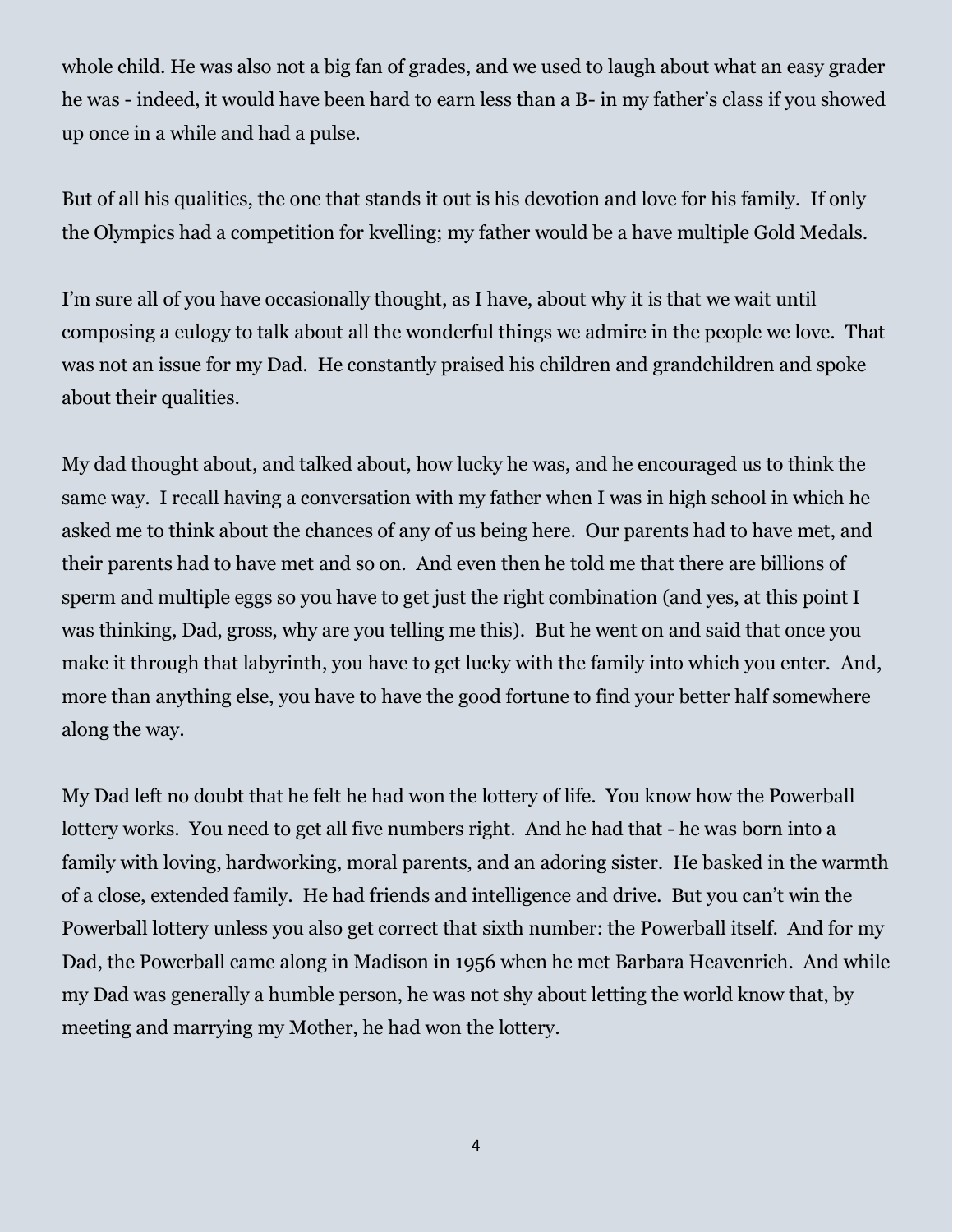And, by the way, he knew he had the right girl on their very first date. You see my Dad had a great sense of humor, and he could be counted on for a pun or a joke or pulling your leg at any time. My parents first date was at a place called Picnic Point in Madison and one of their jobs was to gather wood for a fire. They went our into the woods to gather some up and my father said to this girl whom he had just met, as this was a blind date, "wouldn't it be funny of we came back from the woods with you carrying all the wood." When my Mom agreed, my dad knew he had found the right girl for him.

Their marriage was a true partnership. In fact, the partnership was so stable and harmonious that it freaked me out in those few moments when their voices were raised or they disagreed in any way. I can recall one day when I was about ten that I had to stay home from school because I was under the weather. I heard my parents disagreeing about something in a slightly raised voice. This was such an out of the ordinary occurrence in our house that I just assumed it meant my parents' marriage was faltering so I ran down the stairs in tears and begged them not to get divorced. But of course, there was never any risk of that. One does not throw away the winning lottery ticket and my Dad knew he had that in my mother.

It's a truism that when we're young we think that our parents have all the answers. That was certainly true of me and my dad. And then, at some point in our adolescence, we start to wonder whether our parents have any answers at all. But we have children of our own, and suddenly the answers our parents had when we were young start to make sense again. But what we ultimately realize is that the answers really don't matter very much. What does matter is the wisdom and love that stand behind those answers. I relied on my Dad for that wisdom and that unquestioning love, and even though he's been gone for less than 72 hours, I realize that I did not soak up nearly enough of it in the time we had together.

Compared to some, my Dad may not have left a very wide mark on this earth; but his imprint runs very deep. I think our job is to make sure that the canyon of goodwill he constructed during his lifetime lives on and expands through all of us. I can only pray that I'm up to the task.

5

 $\sim\sim\:\sim\:\sim$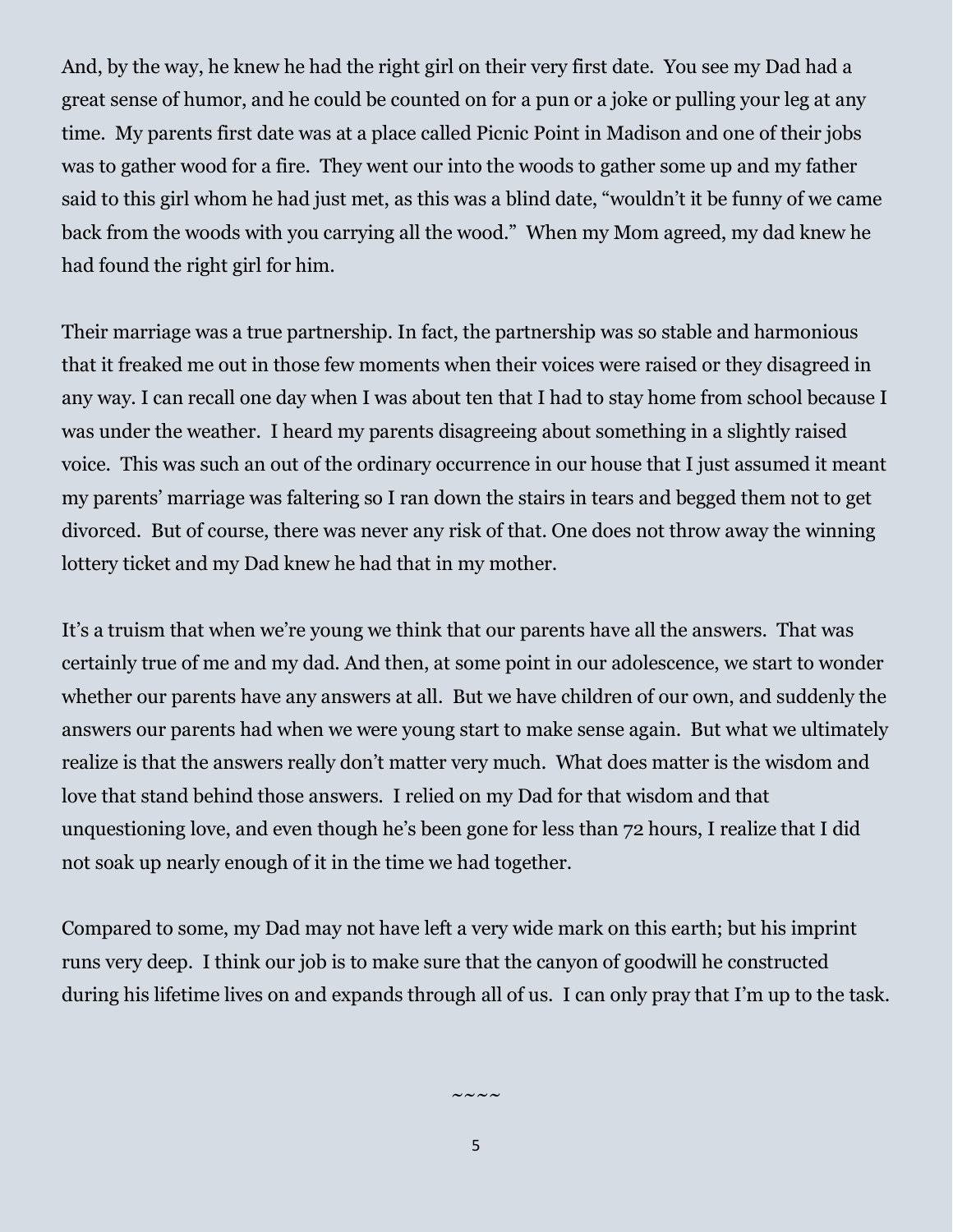## Shiva Service

As my three brothers, sister-in-law's and nieces and nephews said during the funeral, my dad was an amazing man. He was smart, funny, generous and he loved us all very much. But my relationship with my dad was perhaps a bit unique as the youngest and only girl in the family. While by all measures my dad was incredibly egalitarian in all the most important decisions, growing up I cried foul at every turn when I felt that I was being treated differently than the "boys." We would butt heads and I often blamed my father too much for my failures – whether it was my failed baseball career, driving test, or lack of popularity and I certainly did not give him enough credit for my successes. But through all of my complaints, my dad remained my greatest cheerleader. And while he loved to play devil's advocate, which sometimes drove me nuts, ultimately, I knew he was always in my corner and would support me no matter what.

My dad was a vocal person, sharing his worries, imparting advice and providing opinions but also telling us how proud he was of the people we had become. He would talk of our strengths, and rarely mention our weaknesses. He would "kvell" about his kid's work ethic, intelligence, and people skills but he was never prouder of me then when I became a mother and began raising Isabel. On the Sunday after Isabel's bat mitzvah, just three weeks ago, he pulled me aside to tell me as he had done thousands of times over the past 12 years, how he believed that much of Izzy's successes were because of what I provided her as a mother. What I should have said to him was that the mother and person that I am today is because of the incredible father and role model he has been to me. I am my daddy's daughter – stubborn, opinionated, passionate, and hopefully one day I will equal him in his generosity of spirit and kindness.

My dad was a teacher his entire life. And as I think about his life and passing, there is one lesson that has perhaps been the most important for me and that is to tell people how you feel about them before they are gone. While actions may speak louder than words, it is important to complement those actions by telling those around us how much we love and care for them, how special they are to us. My dad never worried about being vulnerable or embarrassed, he told us often how much he admired and loved us. I worry that I did not say that enough to him, and plan in the future to say it to all of you.